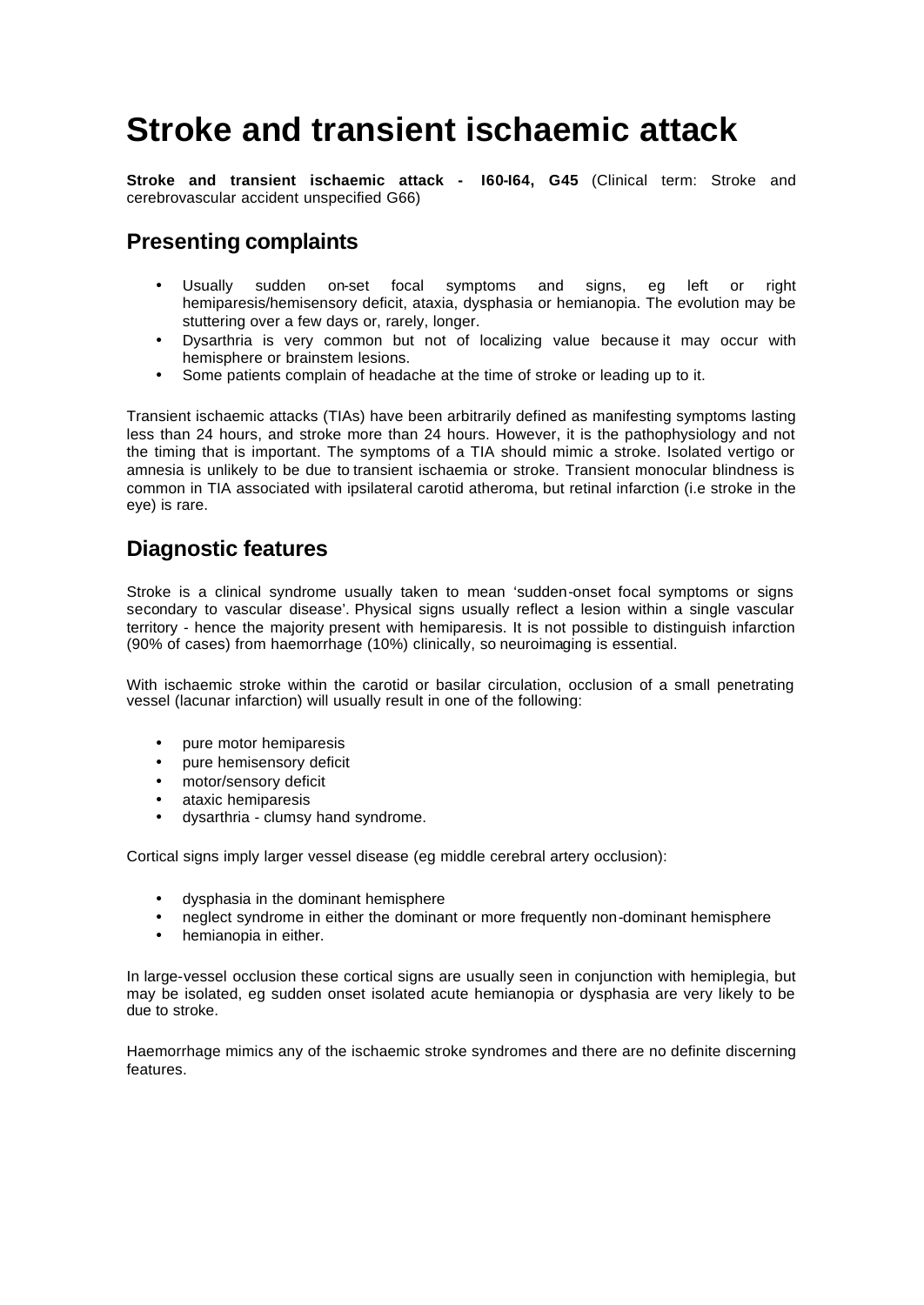The vast majority of patients have underlying vascular risk factors. Hypertension is the single most important of these; others include ageing, diabetes and smoking. Hypercholesterolaemia may be present. Atrial fibrillation and carotid stenosis are also very important and need specific identification.

### **Differential diagnosis**

Stroke is a syndrome and not a diagnosis; within the umbrella of 'stroke' the following distinctions are usually made:

- infarct or haemorrhage
- small-vessel disease, large-vessel disease or embolism from the heart
- profile of risk factors leading to the above.

Although most strokes are the result of atherosclerosis or heart disease, rare causes of stroke need to be considered if the history is appropriate, eg:

- bacterial endocarditis
- meningitis
- dissection of carotid or vertebral artery
- venous sinus thrombosis.

In addition, 'mimics' of stroke that may also pres ent with sudden-onset focal signs and need to be excluded by neuroimaging, eg:

- subdural haematoma
- intracranial tumour
- inflammatory lesions of the brain.

### **Essential information for patient and family**

- Stroke is the result of a localized area of brain damage due to occlusion or rupture of a blood vessel.
- Predicting prognosis at the outset is difficult.
- Hospital treatment focuses first on preventing secondary brain damage and then planning a goal-orientated rehabilitation programme.
- Rehabilitation units focus on the needs of the individual patient.
- Attention will need to be paid to the environment of a person with complex impairments.
- Secondary prevention lowers the risk of future stroke greatly but does not eliminate it; treating and monitoring hypertension is paramount in this regard.
- Depression is common following stroke.

### **General management and advice to patient and family**

- Immediate diagnosis, treatment and rehabilitation are fundamental for improved outcomes.
- Vascular risk factors need aggressive management. Although treatment of hypertension should include lifestyle measures, this is rarely enough for secondary prevention. A similar approach is needed for lipids with diet, but the evidence is for drug treatments.
- Smoking and excessive alcohol are serious risk factors that patients need careful detoxification from with the help of formal programmes and drug treatments.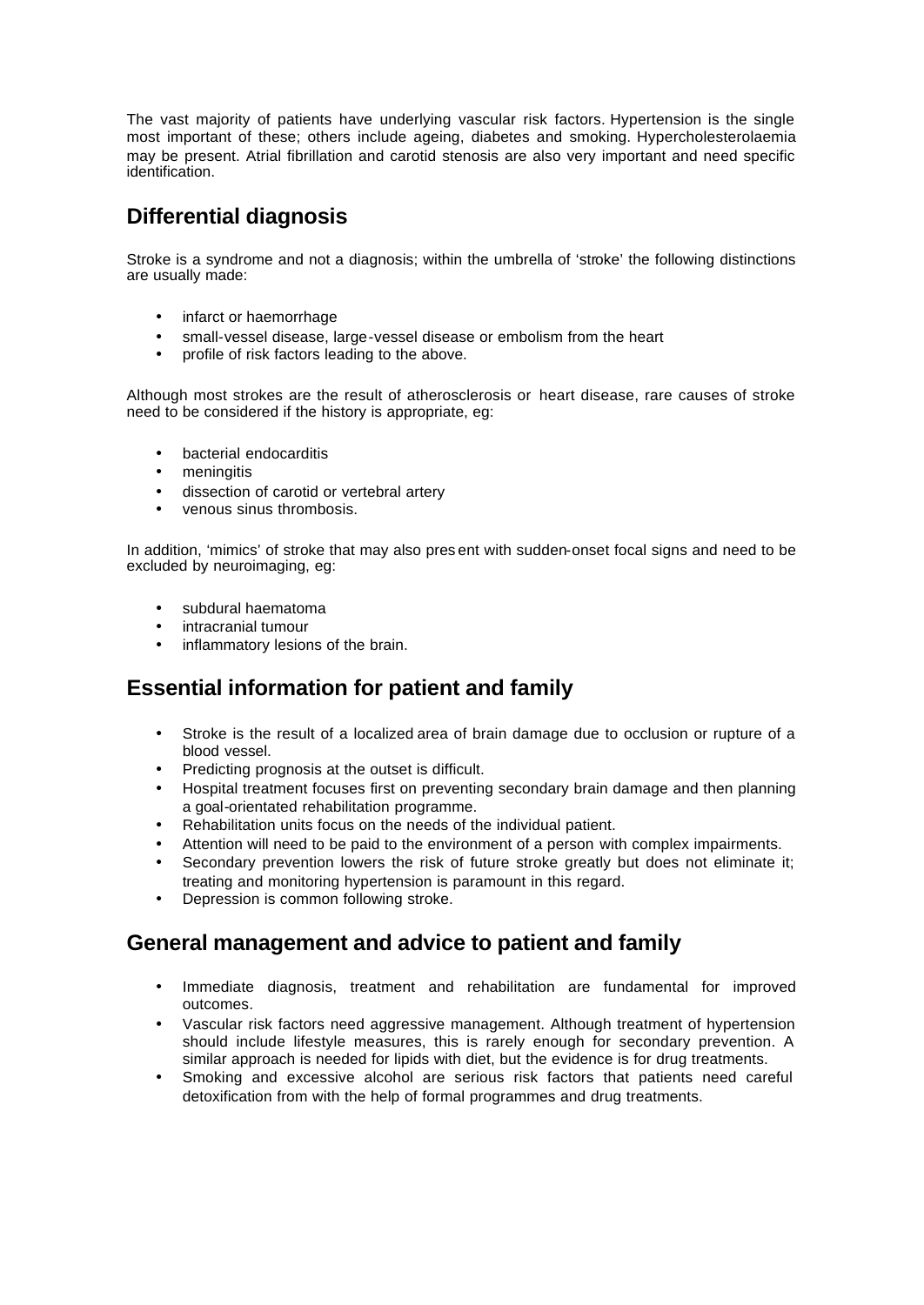- Risk factors need long-term control it does not matter if the blood pressure is a bit high one day; it is the long-term reduction that is beneficial.
- With risk factor control the incidence of further stroke is approximately halved but remains at 2-10% per year.
- Driving should cease for at least 1 month following stroke or TIA. Other than for LGV/PCV licences, there is no need to inform the DVLA unless there is residual neurological deficit (ref 3). Hemianopia contraindicates driving, and patients will need a formal ophthalmic assessment if in doubt - this can become a cause of much doctor/patient disharmony.

#### **References**

**3** Driver and Vehicle Licensing Agency. At a Glance Guide to Medical Aspects of Fitness to Drive. URL http://www.dvla.gov.uk. Further information is available from The Senior Medical Adviser, DVLA, Driver Medical Unit, Longview Road, Morriston, Swansea SA99 ITU, Wales.

### **Medication**

(ref 229, 230)

Prompt treatment improves prognosis. Virtually all patients with stroke will need vascular risk factor control using medication.

**Antihypertensives:** Hypertension remains the most important risk factor for haemorrhage and infarction.

- It should not generally be treated immediately after stroke. Only malignant hypertension is treated acutely.
- Secondary prevention usually begins at about 2 weeks following stroke, aiming for a blood pressure <140/80 mmHg at all times.
- After transient ischaemic attack, if there is no immediate access to specialist assessment, antihypertensive medication can be started at once.
- The optimal first-line medication is a long-acting ACE inhibitor combined with a diuretic. However, it is likely that the most important action is to lower the blood pressure, with no definite evidence of a class-specific effect. (ref 231)
- Lowering so-called 'normal' blood pressure after stroke may also be beneficial. (ref 231)

**Antiplatelet treatment**: Usually given to all those with ischaemic stroke both acutely and for secondary prevention. There is no definite evidence that giving aspirin (300 mg stat) acutely is detrimental to those with intracranial haemorrhage; (ref 232) however, most defer until the results of neuroimaging. There are three main strategies for antiplatelet use in secondary prevention:

- aspirin alone (75 mg od)
- aspirin combined with slow-release persantin (Asasantin Retard 200 mg bd)
- clopidogrel (75 mg od)

Aspirin alone is first line, with clopidogrel usually reserved for those with aspirin intolerance and increasingly in those who have a further vascular event while on aspirin (so called aspirin failure). Combination aspirin with persantin may be of greater benefit than aspirin alone,(ref 233) but use of this combination first line is variable, some preferring to add persantin in the event of 'aspirin failure'. Persantin alone is rarely used. Clopidogrel as monotherapy or combined with aspirin is being used increasingly in high-risk patients and those with concurrent ischaemic heart disease (ref 234) (BNF section 2.9)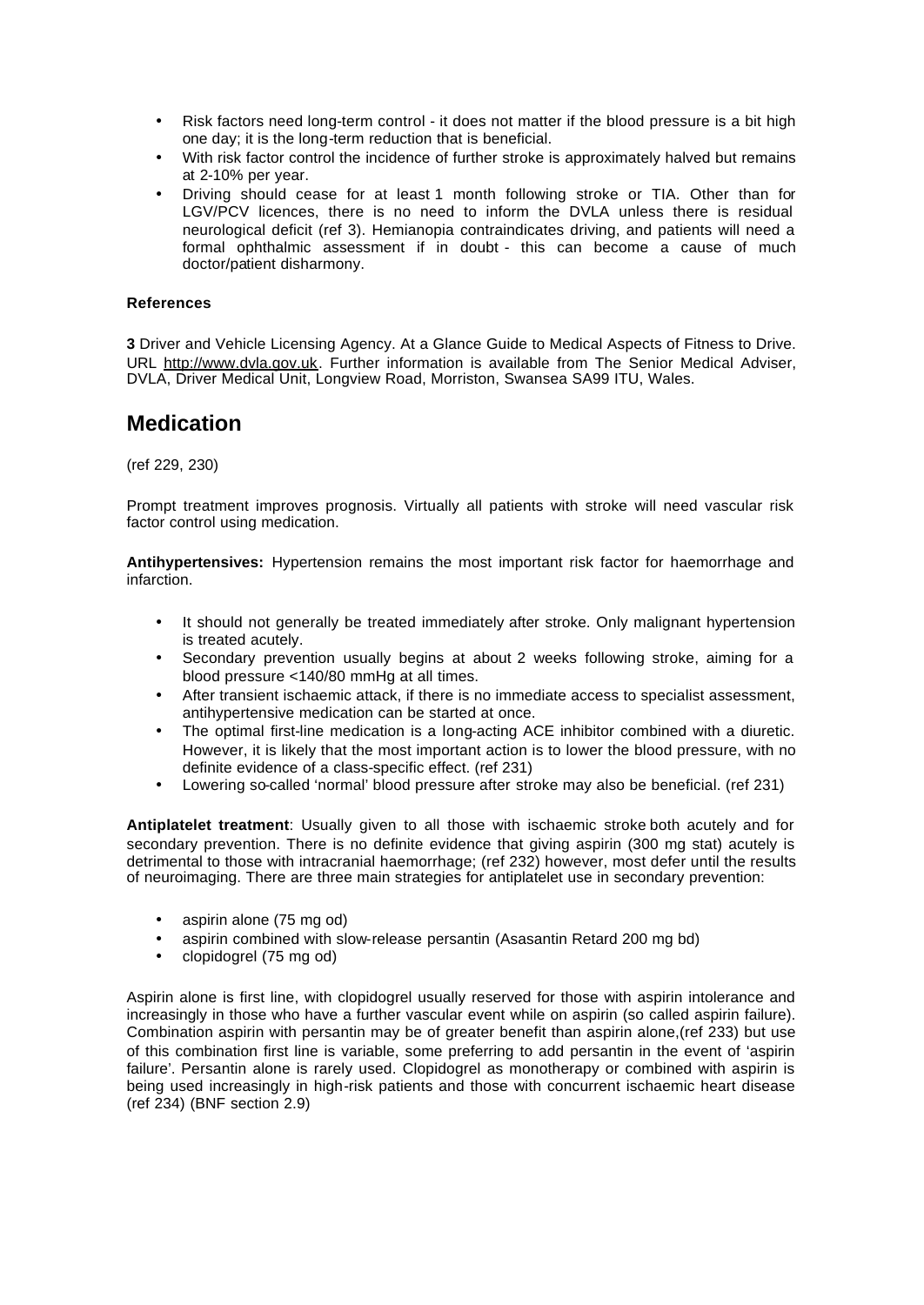**Statins**: Beneficial in secondary prevention whatever the level of blood cholesterol. Current practice is to start a statin in almost everyone following an ischaemic stroke or TIA (ref 235)

**Others**: Warfarin is reserved for patients with atrial fibrillation and some other cardiac conditions.

Antiplatelet treatment and statins are not monitored beyond ensuring normalization of cholesterol levels, if raised. Treatment of hypertension needs long-term and sometimes intensive short-term monitoring and titration. Patients after stroke need medication in addition to lifestyle measures. Patients need to understand that this triple approach is additive and that the reduction in risk afforded is long term and not from day to day.

#### **References**

**229** Gubitz G, Sandercock P. Stroke management. Clin Evidence 2002; 8: 169-183. (AI) This systematic review in people with ischaemic stroke found that giving aspirin (compared with placebo) within 48 hours of stroke onset significantly reduces death or dependency at six months and significantly increases the numbers making a complete recovery. Specialist stroke rehabilitation units significantly reduce death or dependency after a median follow-up of one year compared with usual non-specialist care.

**230** Clinical Evidence Writers on Stroke Prevention. Stroke prevention. Clin Evi dence 2002; 8: 184-208. (AI) Antiplatelet treatment reduces the risk of serious vascular events in people with previous stroke or transient ischaemic attack (TIA) compared with placebo or no antiplatelet treatment. Antihypertensive treatment reduced stroke among people with a previous stroke or TIA, whether they were hypertensive or not. Low-dose aspirin (75-100 mg) daily is as effective as higher doses in the prevention of serious vascular events.

**231** PROGRESS Collaborative Group. Randomised trial of a perindopril-based blood-pressurelowering regimen among 6,105 individuals with previous stroke or transient ischaemic attack. Lancet 2001; 358: 1033-1041. (BII) This blood-pressure-lowering regimen reduced the risk of stroke among both hypertensive and nonhypertensive individuals with a history of stroke or transient ischaemic attack.

**232** Sandercock P, Gubitz G, Foley P, Counsell C. Antiplatelet therapy for acute ischaemic stroke (Cochrane Review). In: The Cochrane Library, Issue 2, 2003. Oxford: Update Software. (AI) Nine studies were analysed. Antiplatelet therapy with aspirin at 160-300 mg daily, started within 48 hours of onset of presumed ischaemic stroke, reduces the risk of early recurrent ischaemic stroke without a major risk of early haemorrhagic complications and improves long-term outcome.

**233** Antithrombotic Trialists' Collaboration. Collaborative meta-analysis of randomised trials of antiplatelet therapy for prevention of death, myocardial infarction, and stroke in high-risk patients. Br Med J 2002; 324: 71-86. (Erratum appears in Br Med J 2002; 324: 141.) (AII) Aspirin (or another oral antiplatelet drug) is protective in most types of patient at increased risk of occlusive vascular events, including those with ischaemic stroke or previous stroke. Low-dose aspirin (75- 100 mg) is an effective antiplatelet regimen for long-term use, but in acute settings an initial loading dose of at least 150 mg may be required. Adding a second antiplatelet drug to aspirin may produce additional benefits in some clinical circumstances, but more research into this strategy is needed.

**234** Hankey GJ, Sudlow CLM, Dunbabin DW. Thienopyridine derivatives (ticlopidine, clopidogrel) versus aspirin for preventing stroke and other serious vascular events in high vascular risk patients (Cochrane Review). In: The Cochrane Library, Issue 2, 2003. Oxford: Update Software. (AI) Four studies were analysed. Thienopyridine derivatives are modestly but significantly more effective than aspirin in preventing serious vascular events in patients at high risk (and